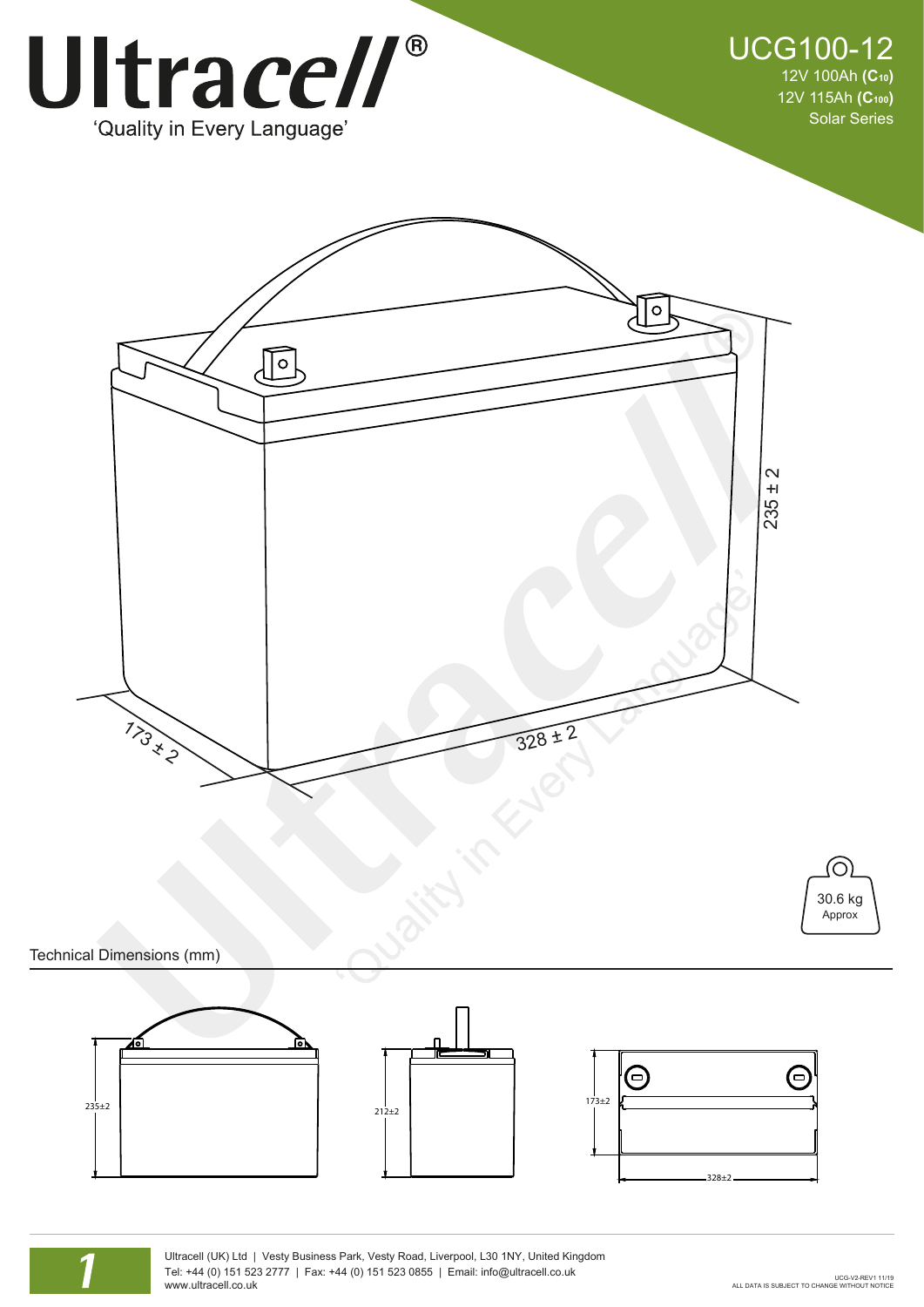

UCG100-12 12V 100Ah **(C10)** 12V 115Ah **(C100)** Solar Series Solar Series  $\mathbb{CG}$ 100-1<br>12V 100Ah (C<br>12V 115Ah (C











### Technical Specification

| Output                           | Nominal Voltage<br>Nominal Capacity (10HR) | 12V<br>100Ah                                            |
|----------------------------------|--------------------------------------------|---------------------------------------------------------|
| <b>Terminal Type</b>             | <b>Standard Terminal</b>                   | F10                                                     |
|                                  | <b>Optional Terminal</b>                   | F11                                                     |
| <b>Container Material</b>        | <b>Standard Option</b>                     | <b>ABS</b>                                              |
|                                  | Flame Retardant Option (FR)                | ABS (UL94:VO)                                           |
| <b>Rated Capacity</b>            | (100HR 1.80V/cell, 25°C)                   | 115 Ah/1.15A                                            |
|                                  | (20HR 1.80V/cell, 25°C)                    | 103 Ah/5.15A                                            |
|                                  | (10HR 1.80V/cell, 25°C)                    | 100 Ah/10.0A                                            |
|                                  | (5HR 1.75V/cell, 25°C)                     | 85 Ah/17.0A                                             |
|                                  | (3HR 1.75V/cell, 25°C)                     | 73.8 Ah/24.6A                                           |
|                                  | (1HR 1.60V/cell, 25°C)                     | 59.7 Ah/59.7A                                           |
| <b>Max Discharge Current</b>     | 1200A (5s)                                 |                                                         |
| <b>Internal Resistance</b>       | Approx $5m\Omega$                          |                                                         |
| <b>Discharge Characteristics</b> | <b>Operating Temp Range</b>                | Discharge: $-15 \sim 50^{\circ}$ C                      |
|                                  |                                            | Charge:<br>$0 \sim 40^{\circ}$ C                        |
|                                  |                                            | Storage:<br>$-15 \sim 40^{\circ}$ C                     |
|                                  | Nominal Operating Temp Range               | $25 \pm 3^{\circ}$ C                                    |
|                                  | <b>Cycle Use</b>                           | Initial Charging Current less then 30A.                 |
|                                  |                                            | Voltage 14.4V ~ 15.0V @ 25°C Temp. Coefficient -30mV/°C |
|                                  | <b>Standby Use</b>                         | No limit on initial charging current.                   |
|                                  |                                            | Voltage 13.5V ~ 13.8V @ 25°C Temp. Coefficient -20mV/°C |
|                                  | Capacity affected by Temperature           | $40^{\circ}$ C<br>103%                                  |
|                                  |                                            | $25^{\circ}$ C<br>100%                                  |
|                                  |                                            | 86%<br>$0^{\circ}$ C                                    |
| Design Floating Life at 20°C     | 15 Years                                   |                                                         |
|                                  |                                            |                                                         |

### Self Discharge

Ultracell<sup>®</sup> UCG batteries may be stored for up to 6 months at 25°C and then a refresh charge is required. For higher temperatures the time intervals will be shorter.

Constant Current Discharge / Constant Power Discharge At 25°C (Amperes & Watts/Cell)

| $^{\circledR}$<br>MH 29410 |  |
|----------------------------|--|
| CE 1188                    |  |
|                            |  |

VdS



| <b>F.V/TIME</b> | 5     | 10    | 15    | 20    | 30    | 45    | 60    | $\overline{2}$ | 3     | 4     | 5     | 6     | 8     | 10    | 20    |
|-----------------|-------|-------|-------|-------|-------|-------|-------|----------------|-------|-------|-------|-------|-------|-------|-------|
| A<br>W          | min   | min   | min   | min   | min   | min   | min   | hours          | hours | hours | hours | hours | hours | hours | hours |
| $1.85$ V/cell   | 161.2 | 126.8 | 107.8 | 90.2  | 71.2  | 54.1  | 44.8  | 28.5           | 22.1  | 18.2  | 15.4  | 13.5  | 11.0  | 9.28  | 5.00  |
|                 | 297.0 | 235.9 | 202.7 | 171.2 | 136.5 | 104.5 | 86.8  | 55.4           | 43.2  | 35.7  | 30.4  | 26.5  | 21.7  | 18.4  | 9.94  |
| 1.80V/cell      | 213.3 | 159.6 | 128.3 | 105.0 | 82.0  | 61.4  | 49.8  | 30.9           | 23.8  | 19.4  | 16.6  | 14.4  | 11.7  | 10.0  | 5.15  |
|                 | 389.0 | 293.8 | 238.3 | 196.7 | 155.2 | 117.7 | 96.0  | 59.9           | 46.2  | 37.8  | 32.5  | 28.4  | 23.1  | 19.8  | 10.2  |
| 1.75V/cell      | 245.4 | 179.0 | 143.1 | 115.3 | 87.4  | 64.9  | 52.7  | 32.4           | 24.6  | 20.0  | 17.0  | 14.8  | 11.9  | 10.1  | 5.20  |
|                 | 437.8 | 324.0 | 262.2 | 213.7 | 164.0 | 123.4 | 101.1 | 62.6           | 47.7  | 38.9  | 33.2  | 29.1  | 23.4  | 20.0  | 10.3  |
| 1.70V/cell      | 273.4 | 197.4 | 154.5 | 122.6 | 92.2  | 68.2  | 55.0  | 34.0           | 25.5  | 20.6  | 17.5  | 15.2  | 12.0  | 10.2  | 5.30  |
|                 | 473.5 | 348.6 | 278.8 | 225.2 | 171.8 | 128.9 | 105.0 | 65.5           | 49.2  | 40.0  | 34.0  | 29.6  | 23.7  | 20.1  | 10.5  |
| $1.65$ V/cell   | 298.6 | 210.9 | 162.7 | 129.0 | 96.6  | 70.2  | 57.0  | 34.9           | 26.4  | 21.2  | 17.9  | 15.5  | 12.2  | 10.3  | 5.35  |
|                 | 508.8 | 368.4 | 290.7 | 234.7 | 178.2 | 131.7 | 108.1 | 66.9           | 50.9  | 41.0  | 34.7  | 30.2  | 24.0  | 20.3  | 10.6  |
| $1.60$ V/cell   | 332.0 | 230.9 | 175.5 | 138.5 | 102.6 | 74.3  | 59.7  | 36.2           | 27.3  | 21.7  | 18.2  | 15.8  | 12.4  | 10.4  | 5.40  |
|                 | 552.6 | 394.1 | 308.3 | 249.3 | 187.8 | 138.3 | 112.7 | 69.0           | 52.4  | 41.8  | 35.2  | 30.8  | 24.3  | 20.6  | 10.7  |
|                 |       |       |       |       |       |       |       |                |       |       |       |       |       |       |       |

Ultracell (UK) Ltd | Vesty Business Park, Vesty Road, Liverpool, L30 1NY, United Kingdom Tel: +44 (0) 151 523 2777 | Fax: +44 (0) 151 523 0855 | Email: info@ultracell.co.uk www.ultracell.co.uk

 $A =$  Amperes  $W =$  Watts